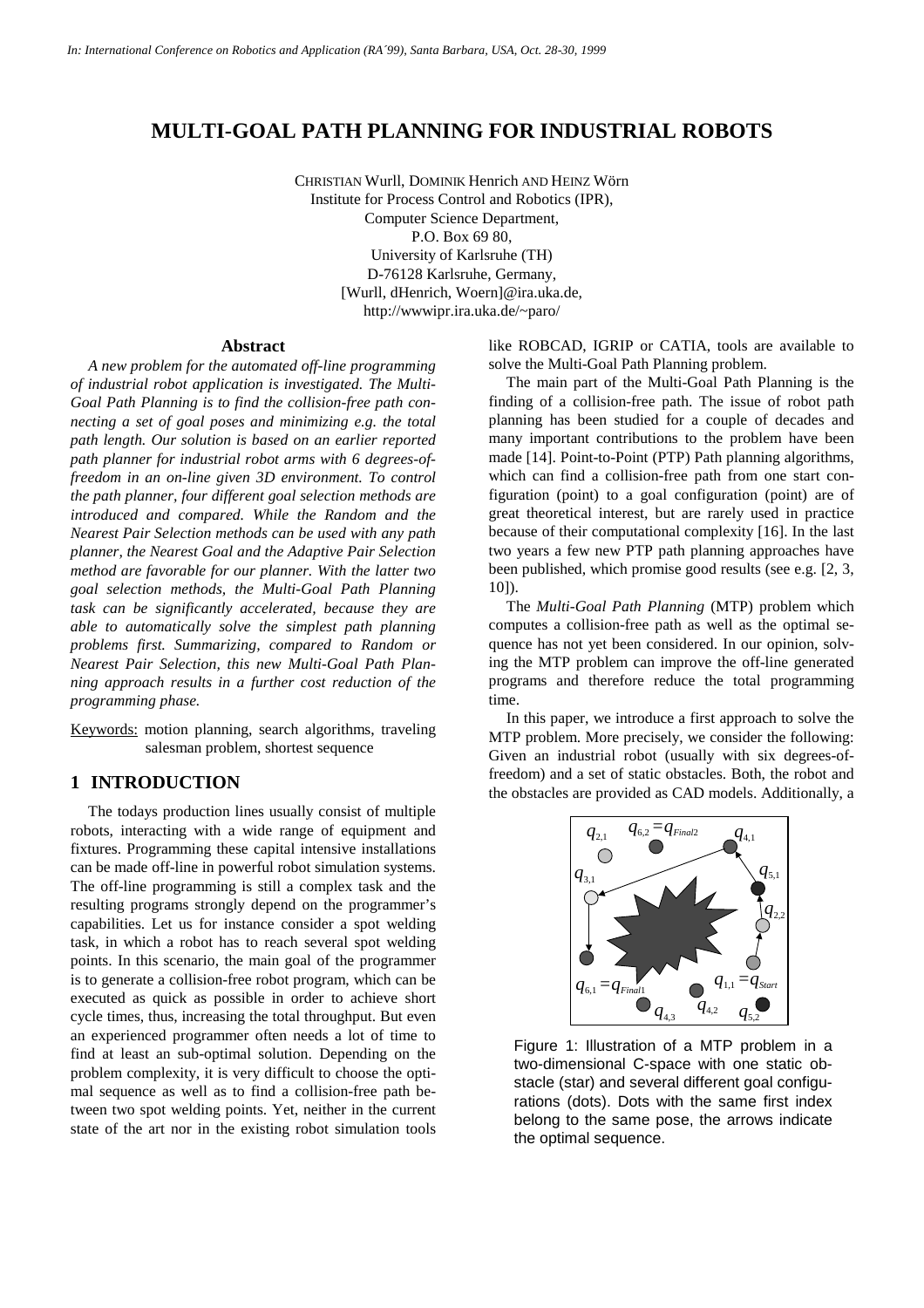set of different goal poses representing the position and orientation of the robot's tool center point in the work space is given. According to ambiguous inverse kinematics of the robot, a pose can be reached by several different configurations in the configuration space (C-space). Now, the MTP problem is to compute a collision-free path between these poses and to find the optimal pose sequence, thus, reaching every pose at least once while minimizing the total path length (see Figure 1).

The remainder of the paper is organized as follows: Section 2 gives an overview of our MTP approach. The three basic modules "MTP Control", "MTP Path Planning" and " Shortest Sequence Planning" of this approach are explained in detail in Section 3, 4 and 5, respectively. Experimental results are presented in Section 6. The paper closes with the conclusion and an outlook to the future work in Section 7.

## **2 MULTI-GOAL PATH PLANNING AP-PROACH**

In order to solve the MTP problem, the following concept was developed. It consists of three major modules, which are embedded in a main control loop (see Figure 2).



Figure 2: The MTP approach for solving MTP problems

At the beginning, every configuration represents a node in an initial graph (Figure 3a). In every iteration, the *MTP Path Planning* module computes one collision-free path between a set of start configurations and a set of goal configurations. The solution path is then inserted as the corresponding edge in the graph (see Figure 3b). In this iteratively growing graph the *Shortest Sequence Planning* module tries to find the shortest sequence in order to solve



the given MTP problem (see Figure 3c).

In the worst case, the maximal number  $R_{\text{Max}} = N * (N - 1)/2$  of planning runs might be necessary for *N* configurations to find the optimal sequence. But depending on the chosen Path Planning algorithms, which are described in Section 4 and according to the regarded robot application, the total runs as well as the total solvingtime can be reduced significantly.

## **3 MTP CONTROL**

The MTP Control module plays an important role in the MTP approach. Its main task consists of selecting the suitable start and goal configuration pair for the MTP Path Planning in every iteration. This selection can be done either randomized or deterministic. In the following, four different selection methods are introduced, which are compared in Section 6.

### **P0 – "RANDOM PAIR SELECTION"**

The simplest strategy is the Random Pair Selection method, which can be realized with any path planning algorithm. According to the current state of the MTP graph, two configurations  $q_i$  and  $q_j$ , which are yet not connected, are randomly selected. The path planner must then find a collision-free path between  $q_i$  and  $q_j$ . As this method has no knowledge about the distance between the configurations, a lot of eventually unnecessary planning runs are done, in order to find a valid sequence. In the worst case, the maximal number of planning runs *RMax* has to be made.

## **P1 – "NEAREST PAIR SELECTION"**

Instead of a randomized selection method, the start and goal pairs can be selected according to a specified order. For instance, the Euclidian distance between the start and goal configurations could be a possible order rule which can be easily computed at the beginning. In this strategy, the MTP Control begins with the start and goal pair, which has the shortest distance. In opposite to **P0**, the neighbored planning problems will be solved at first. But, in some MTP problems, it could happen, that a planning task seems to be very easy (short distance) at the beginning, but the direct path is blocked by an obstacle. In this case, the planning might take a long time until a collision-free can be found.

> Figure 3: (a) Initial MTP Graph (b) Inserted solution edge  $\left( q_{1},q_{4}\right)$ after one call of the MTP Path Planning (c) Solution sequence after 13 iterations computed by the Shortest Sequence Planning module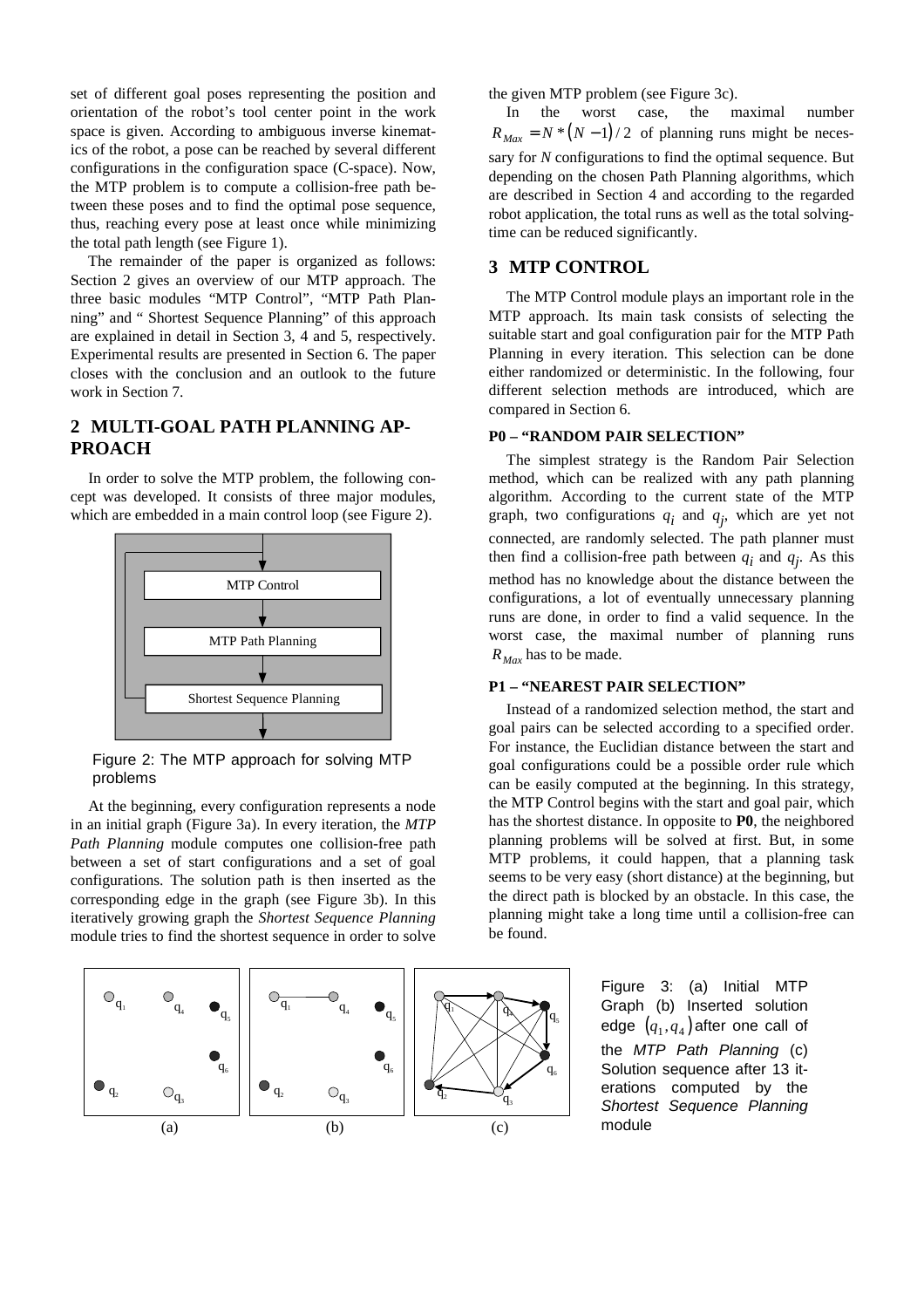### **P2 – "NEAREST GOAL SELECTION"**

In this strategy, the path planner must be able to cope with multiple goal configurations as for instance the MTP Path Planner, which is introduced in Section 4.

Beginning at the specified start configuration, the path planner receives all other (*N*-1) configurations as possible goals. As the path planner will find the shortest path at first, the nearest configuration will be selected automatically. In the next run, the planner continues with the previous goal and tries to find a collision-free path to all remaining configurations. After *(N-1)* runs, a valid sequence is found.

The computational amount for this strategy is linear in the number of poses, but it cannot guarantee to find the shortest sequence in terms of the total path length. This derives from the fact that it only considers the shortest path between one goal to the nearest goal and not the minimization of the total path. But the main advantage is that already after the minimum number of planning runs a first solution is available.

#### **P3 – "ADAPTIVE PAIR SELECTION"**

Is the path planner additionally able to cope with multiple start configurations as well as with multiple goal configurations, thus selecting automatically the easiest start and goal pair, then the Adaptive Pair Selection method can be applied. In this strategy, which can also be realized with the MTP Path Planner in Section 4, the planning systems receives all configurations including a list of edges (representing the missing collision-free paths), which still have to be computed.

## **4 MTP PATH PLANNING**

The new MTP Path Planning method is based on an earlier reported PTP Path planner. The main concept consist on a best first search in the C-space [10]. The search needs an OPEN and CLOSED list to store the configurations to be investigated and the nodes which are already investigated. In every iteration, according to an evaluation function, the best node of OPEN is expanded. In order to avoid the time consuming obstacle transformations, collisions are detected in the workspace by a hierarchical distance computation [8]. In on-line provided environments with static obstacles and with an optimal discretisation [11], the planning times are only a few seconds [10].

Based on the goal switching concept introduced in [12], the search algorithm is extended to support multiple start as well as multiple goal configurations, in order to realize the MTP Path Planning.

The path planner is controlled by a *Task Table TT(i,j)* with  $i, j = [1, \ldots, K]$  and  $K = \sum n_i$ *i N* =  $\sum_{i=1}$ , which is shown in

Table 1.

| Goal      | $q_{1,1}$ | $q_{2,1}$ | $q_{2,2}$ | $q_{3,1}$ |  |
|-----------|-----------|-----------|-----------|-----------|--|
| Start     |           |           |           |           |  |
| $q_{1,1}$ |           |           |           |           |  |
| $q_{2,1}$ |           |           |           |           |  |
| $q_{2,2}$ |           |           |           |           |  |
| $q_{3,1}$ |           |           |           |           |  |

Table 1: Task Table TT for a MTP problem with one start configuration  $\,q_{1,1},$  one pose with two configurations  $q_{2,1}, q_{2,2}$  and one final goal configuration  $q_{3,1}$ . If for instance, a path from  $q_{2,2}$  to  $q_{3,1}$  is found, then in the next run, the corresponding table elements  $TT(3,4)$ ,  $TT(4,3)$ are set to 1.

 $TT(i,j) = 0$  means that a collision-free path from configuration  $q_i$  to configuration  $q_j$  must be found. If  $TT(i,j)$ 1, then no collision-free path has to be found between the configurations  $q_i$  and  $q_j$ . The table elements  $TT(i,j)$  with  $i=j$  are set to  $-1$ , since it is not necessary to find a path from one configuration to itself. Thus, the Task Table corresponds to the adjacent matrix of the MTP graph.

At the beginning of a path planning, the path planner can be initialized by the Task Table. Thus, if one table element in column *j* is equal to 0, the corresponding configuration  $q_j$  is inserted as a goal configuration into the hashing table CLOSED of the search algoithm. Analogue, if any element in row  $i$  is equal to 0, the corresponding



Figure 4: Three different examples in the two-dimensional C-Space with dynamic start and goal switching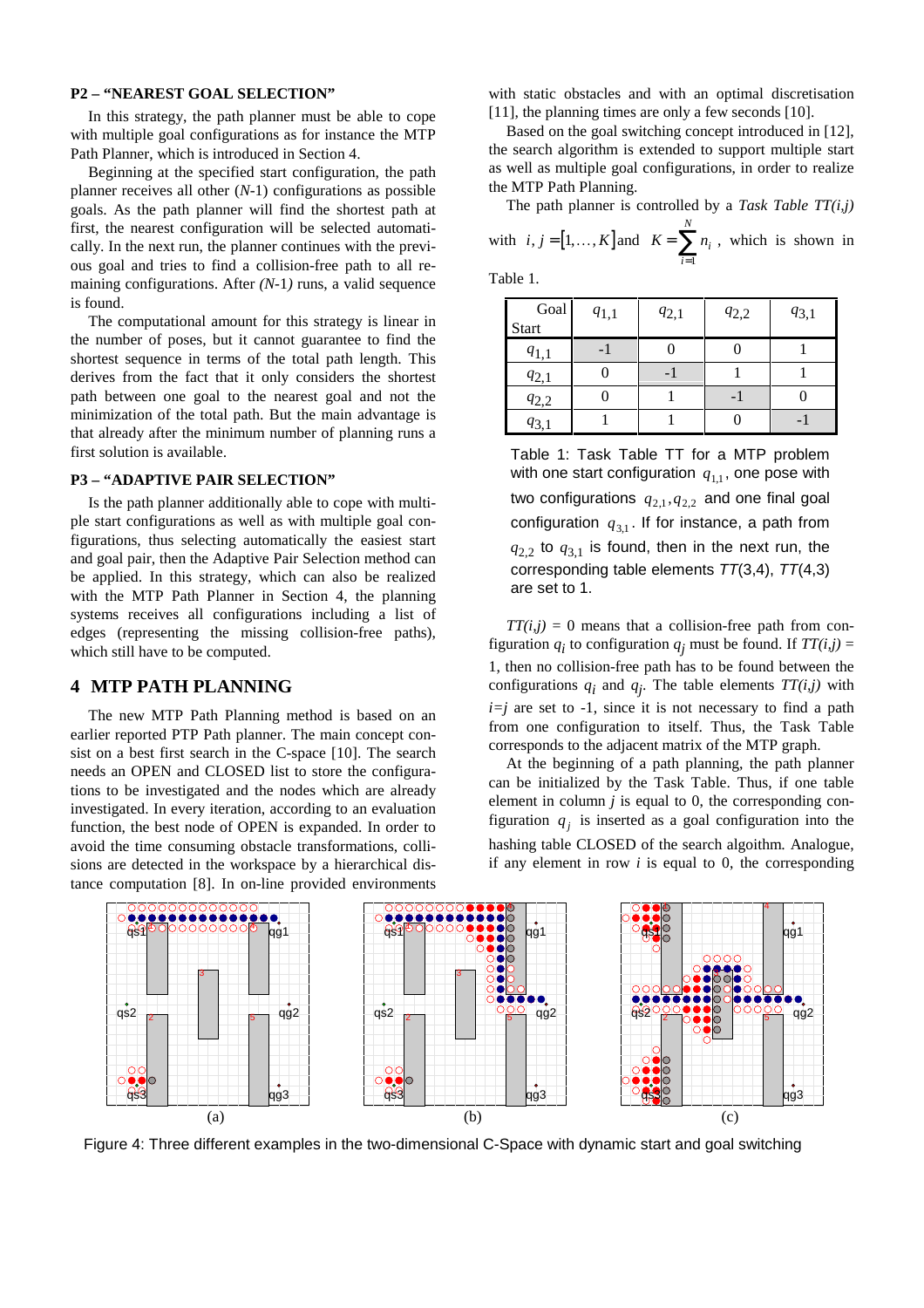configurations  $q_i$  is inserted as a start configuration into the OPEN list of the search algorithm. Thus, the Task Table is a flexible representation to specify the problem for the path planner.

The functionality of the dynamic start and goal switching is explained by three different examples, which are shown in Figure 4. All configurations on the left side are possible start configurations and all configurations on the right side are possible goal configurations. In all three examples, the search starts at the third configuration. As the search front hits the upright obstacle, the dynamic start switching leads to an expansion of the first configuration. In case (a), the search front can directly move to the first goal. In case (b), the obstacle in front of the first goal blocks the search, thus the dynamic goal switching leads to an automatic switch to the second goal. As in Figure (c), the first goal is blocked much earlier, the dynamic start switching activates a third search front at the second start configuration. This last search front slides around the obstacle in the middle and reaches the second goal without any further problems.

The integration of the dynamic start switching into the basic path planner needs no significant modifications. As the OPEN list of the search algorithm is per definition able to cope with multiple configurations during a search, only the initialization has to be adapted. Instead of inserting only one start configuration, all configurations according to the present state of the Task Table are added to the OPEN list. The search then starts with that configuration which has the cheapest evaluation value.

In order to realize the dynamic goal switching, the calculation of the evaluation function has to be adapted. Instead of computing the estimated costs of the current configuration  $q_i$  only to one goal configuration, it has to be computed to all configurations  $q_j$ , where  $TT(i,j) = 0$ .

## **5 SHORTEST SEQUENCE PLANNING**

Finding the shortest sequence is very similar to the Traveling Salesman Problem (TSP) [15]. In the TSP, a salesman has to visit a number of towns at least once and as traveling costs time and money, the salesman is interested in traveling on the shortest tour starting and ending at his home town. Adapted to the Multi-Goal Path Planning, an industrial robot has to reach a number of configurations at least once. In contrast to the TSP, the robot usually do not have to return to its starting pose. Therefore, we call this problem the *Shortest Sequence Problem* (SSP).

The input of a TSP or SSP solver (xSP solver) is usually a graph with nodes and edges. In our application, the nodes represent the goal configurations and the edges represent a collision-free path between these configurations. Every edge has a cost value according to its path length. The path length of a collision-free path is measured in the number of via configurations. As a given pose may be reached by several different configurations, the graph contains groups of nodes, representing the different poses. In this case, a valid sequence consists of one node of each group, in order to reach every pose at least once. The similar TSP scenario would provide different suburbs for each town, and the salesman has to visit only one suburb of every town. We call these extended problems TSP++ and SSP++.

#### **5.1 CONNECTIVITY TEST**

In order to find a shortest sequence in a graph, the considered graph must be connected. While in the basic xSP cases the standard connectivity test is sufficient (see e.g. [15]), it has to be extended for the  $xSP++$  cases. For these cases, the standard test could of course be applied, but it may happen, that a feasible xSP++ solution could be recognized much later. In Figure 5(a) and (b) two different examples are shown, each with one start configuration, two middle poses with three alternative configurations and one goal configurations. After four planning runs, in both cases a standard connectivity test would fail, although the example in Figure 5(b) is "xSP++ connected".





In order to avoid this disadvantage, the xSP++ connectivity is checked in the following way: At first, a standard algorithm computes the connected components  $ZH_i$  in the MTP Graph [15]. Then it will be tested whether one component contains the start configuration (1), at least one configuration of every pose (2) and at least on configuration of the final pose (3). If one component fulfills these conditions, the MTP Graph is called *xSP++ connected*.

The example in Figure 5(a) contains three connected components, but none of them fulfills the three conditions, thus this example is not  $xSP++$  connected. In opposite, as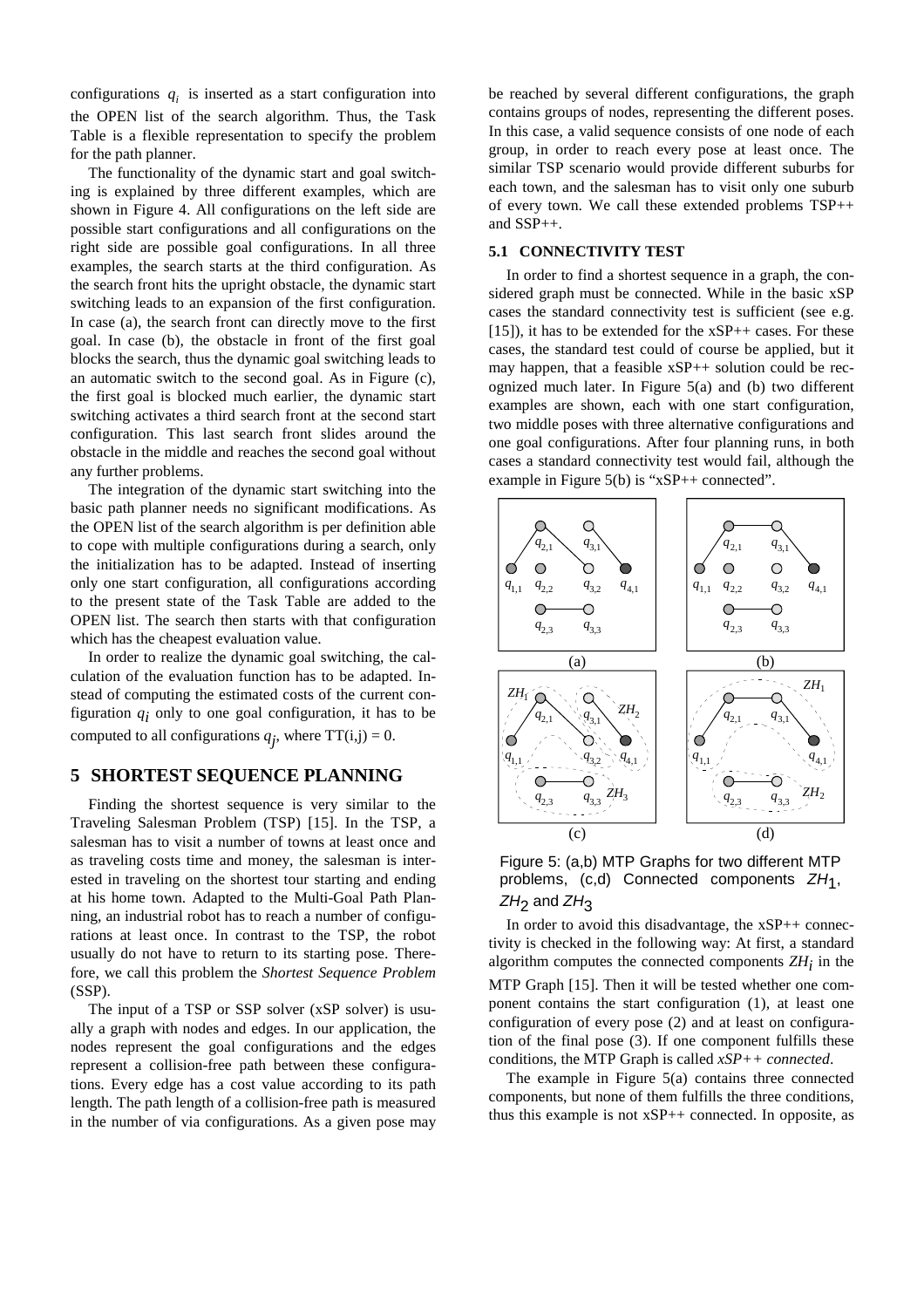the connected component  $ZH_1$  of the second example fulfills all three conditions, this example is xSP++ connected.

## **5.2 FINDING SHORTEST SEQUENCE**

As a connected graph is not necessarily complete, a standard "Shortest-Path-Algorithm" as e.g. the Dijkstra Algorithm in [4] is used to compute all missing edges, which are inserted as *virtual* edges into the MTP graph.



Figure 6: Completed MTP graph by adding the virtual edges (dashed line) for the connected component ZH<sub>1</sub> in Figure 5(d). A virtual edge between  $q_{2,1}$  and  $q_{4,1}$  represents a shortcut via the configuration  $q_{3,1}$ , computed by the shortest path algorithm.

Based on this completed graph, a xSP-solver can find the shortest tour or sequence. While solution methods for TSPs are already deeply investigated (see e.g. [5]: 120 cities; [18]: 532 cities; [6]: 666 cities; [1]: 13.509 cities), no methods of xSP++ tasks have yet been considered to our knowledge. By extending the available implementation of a TSP solver [19], we have developed a new  $xSP++$ solver.

Pederson has used genetic algorithms (GA) to solve the traveling salesman problem. A simple introduction in the theory of GA can be found in [13]. Adapted to MTP problems, a *gene* stands for a goal configuration, a *chromosome* represents a valid sequence and a *population* is a set of multiple chromosomes. Every chromosome in one population is rated by a *fitness evaluation* function, thus, the best chromosome representing the best sequence can be found.

Analogue to nature, a population can grow by applying the standard GA functions crossover and mutation. In our approach, the *crossover* randomly selects two chromosome (parent P1 and parent P2) and generates a new chromosome (child C) by exchanging random parts of the parents (see Figure 7). The child will then be changed in the *mutation* function, by a permutation of a random selected part (see Figure 8).

In order to handle also group of nodes (multiple configurations of a TCP), we have introduced an additional layer into the GA, which we call a *gene group*. Thus, a chromosome consists no longer of genes, but of gene groups. Every gene group consists of at least one gene, if it only represents a single configuration or of multiple genes according to the number of nodes in the group under consideration. As a chromosome represents a valid sequence, every gene group selects one gene as the current member of the sequence.



Figure 7: Crossover function of our genetic algorithm: The genes of parent P1 are selected and copied to the child at exactly the same location as they appear in the parent chromosome. Thus, both order and position of the genes in parent P1 are preserved. The genes that are not selected from parent P1 are copied form parent P2 to fill in the empty spaces in the child C. The order of the genes in parent P2 is preserved but the exact location are for obvious reasons, not.

| $\mathbf{C}$      | $\left\  q_{_{1}}\right\  \left\  q_{_{2}}\right\  \left\  q_{_{3}}\right\ $ |          | $\mid q_{_4}\mid \mid q$ |         | $  q_{\scriptscriptstyle 6}$  |  |
|-------------------|------------------------------------------------------------------------------|----------|--------------------------|---------|-------------------------------|--|
| $\mathrm{C}^\ast$ | $q_{5}$                                                                      | $q_{_4}$ | $q_{3}$                  | $q_{2}$ | $q_{\scriptscriptstyle 6}^{}$ |  |

Figure 8: Mutation function of our genetic algorithm: One at random selected part (consisting of consecutive genes) of the chromosome is permuted. In practice, this is done by switching the location of the gene within the selected part.



Figure 9: New exchange function for our genetic algorithm: (a) One gene group is randomly selected (dashed rectangle). If the group contains more than one gene, the currently selected gene is exchanged by another randomly selected gene (arrow). (b) The resulting chromosome.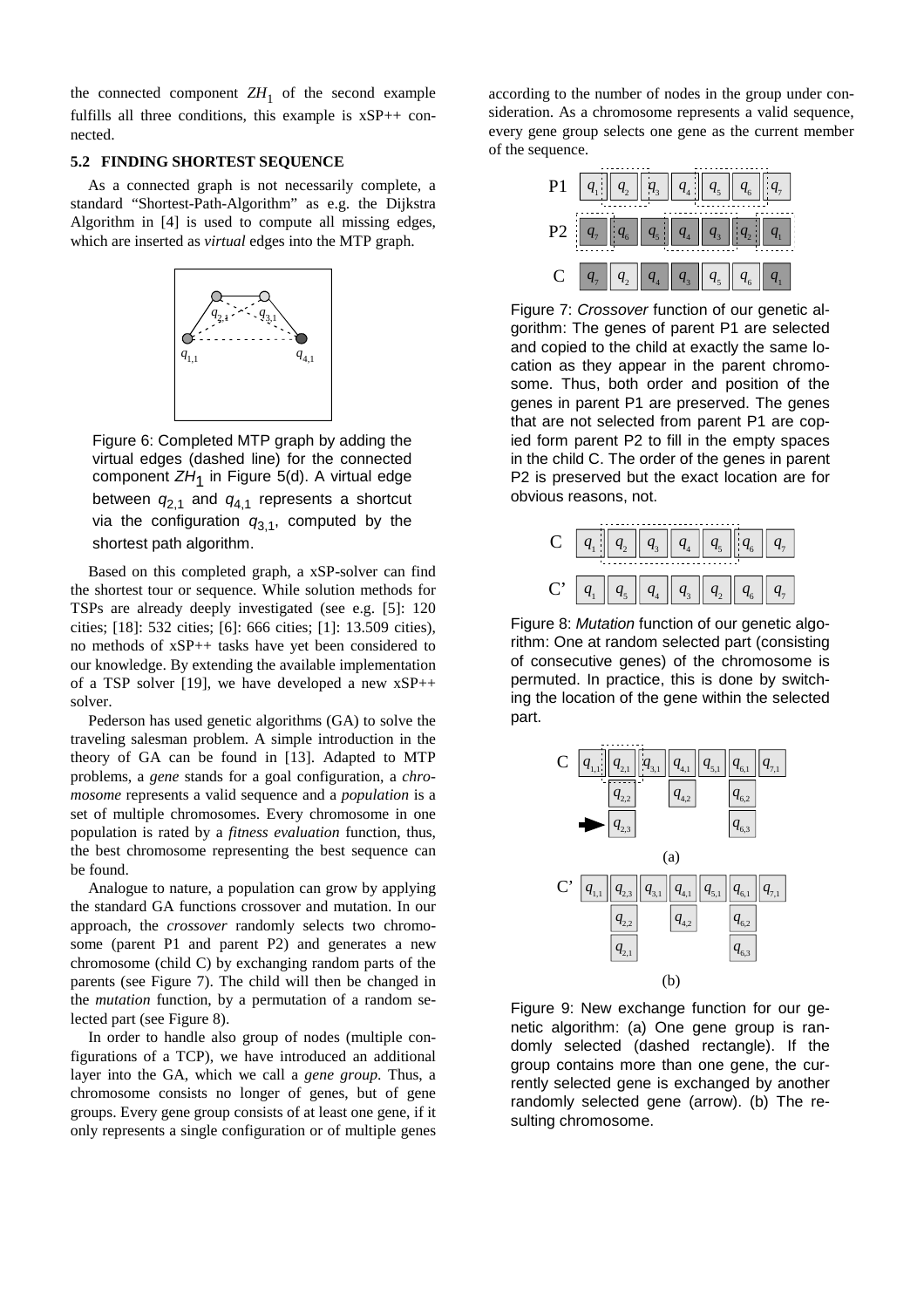The *crossover* as well as *mutation* can therefore still be applied on these new chromosomes, but now working on gene groups instead of genes. The new function *exchange* was added in order to exchange a random selected gene of a random selected gene group, thus, modifying a chromosome (see Figure 9). As this function is applied only on one chromosome, it is very similar to the mutation function and could of course be integrated in it. But for a better modularity, we explain it as a separate method.

## **6 EXPERIMENTAL RESULTS**

We have realized this MTP approach on a workstation (Pentium PC with 350 MHz and 128 MByte memory) running under LINUX operation system. The MTP path planner is implemented in C language and runs as a server process.

The MTP control unit is written in  $C_{++}$  using the LEDA-library [17] and communicates via the parallel virtual machine (PVM) interface with the path planner. For comparing the four goal selection methods, we have tested this new MTP approach on several industrial MTP problems. In Figure 10 and 11 the two MTP problems PIN ASSEMBLY and SPOT WELDING are shown.



Figure 10: MTP problem PIN ASSEMBLY with 1 start configuration, 20 sub goal configurations and 1 final goal configuration.



Figure 11: MTP problem SPOT WELDING with 1 start configuration, 16 sub goal configurations and 1 final goal configuration.

For each problem, we have solved the maximum number of planning runs (PIN ASSEMBLY: 231, SPOT WELDING: 153) ten times, in order to show the averaged performance of the different strategies (see Figure 12 and 13). It can be clearly seen, that in both problems, the randomized strategy **P0** shows the worst results.



Figure 13: Total sequence length P depending on the running time  $T$  for the four different stratetgies **P0** to **P3** for the MTP problem PIN ASSEMBLY.

In the fastest run for the MTP problem PIN ASSEM-BLY, the strategy **P0** is able to find a first sequence after 38 iterations, but with a total sequence length of  $P = 2786$ , which is far from the optimum with  $P = 1030$ . **P1** can make use of the distance information between the configurations as the first sequence has a total length of  $P = 1183$ . But as a lot of configuration are very close to each other, **P1** needs 108 iterations for finding this first solution. In contrast, the strategy **P3** computes the first solution already after 42 iterations ( $P = 1090$ ) and the optimum after 50 iterations. The fastest results can be achieved with the strategy P2 after 21 iterations with a sequence length of *P*  $= 1164.$ 



Figure 13: Total sequence length P depending on the running time  $T$  for the four different stratetgies **P0** to **P3** for the MTP problem SPOT WELDING.

In the second MTP problem SPOT WELDING the results are sligthly different. **P0** achieves still the worst results. But as the configurations can be divided into two groups (left and right bar), the strategies **P1** and **P3** calculates a lot of collision-free paths between the configura-